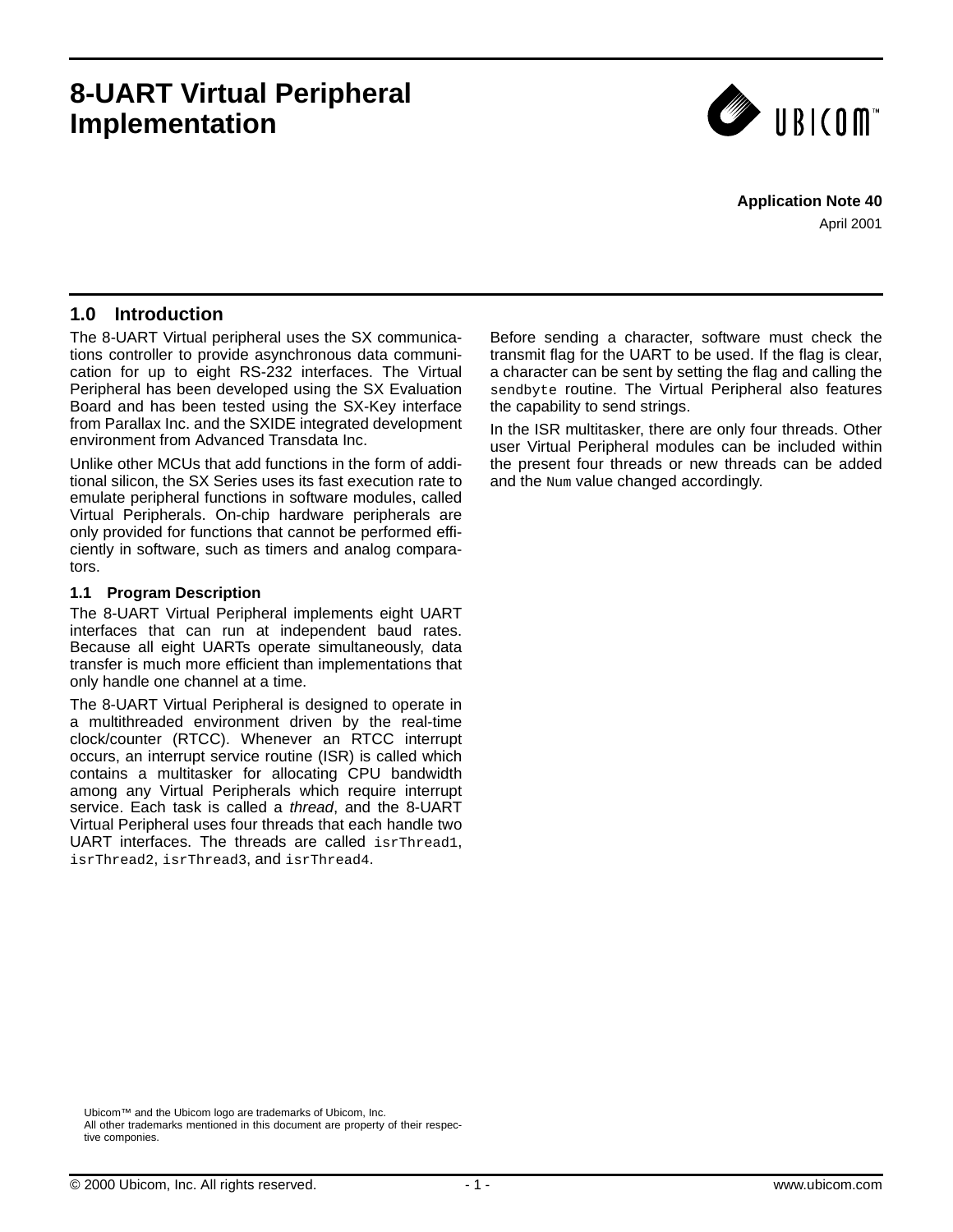







**Figure 1-2. Interrupt Service Routine (continued)**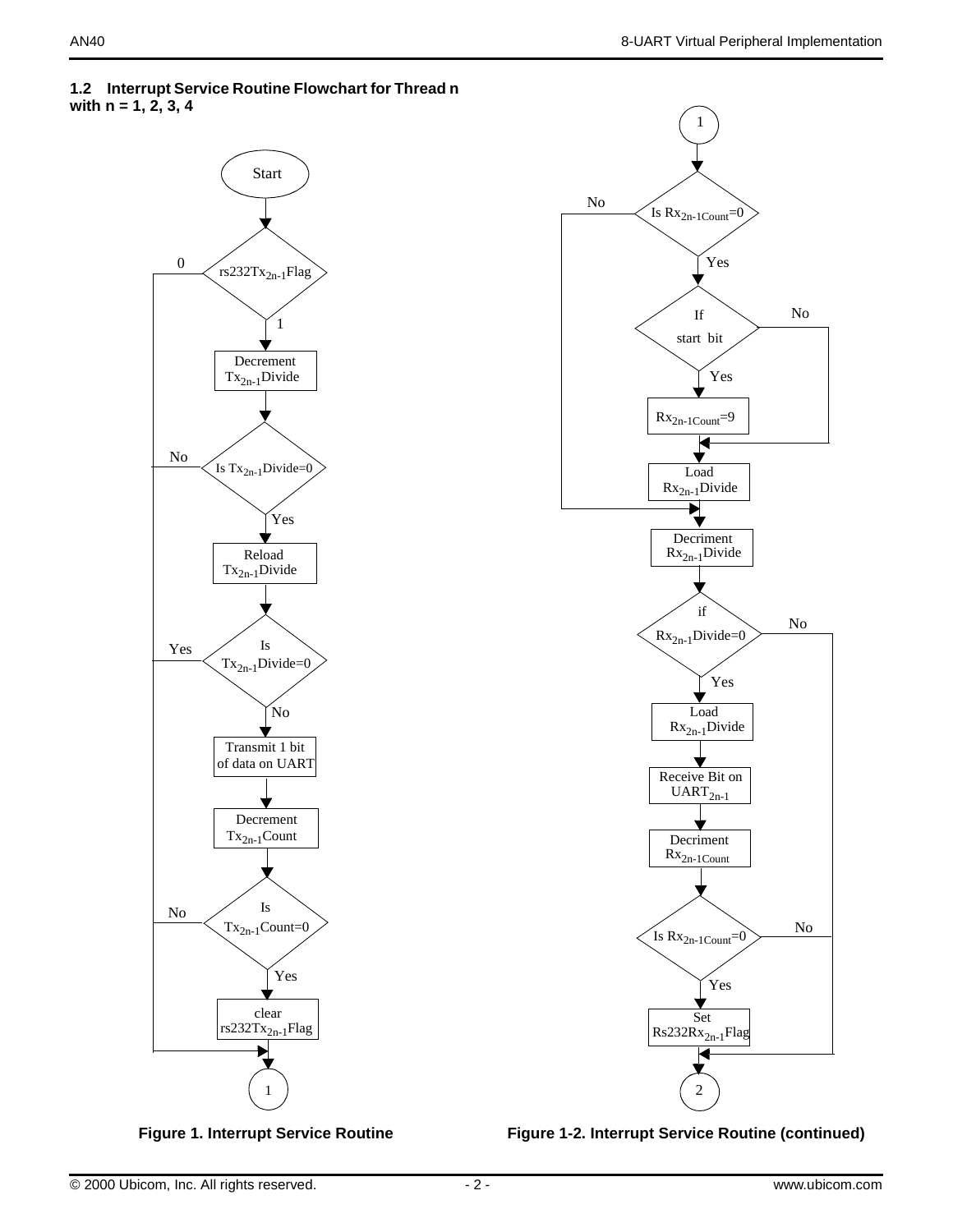



**Figure 1-3. Interrupt Service Routine (continued)**

**Figure 1-4. Interrupt Service Routine (continued)**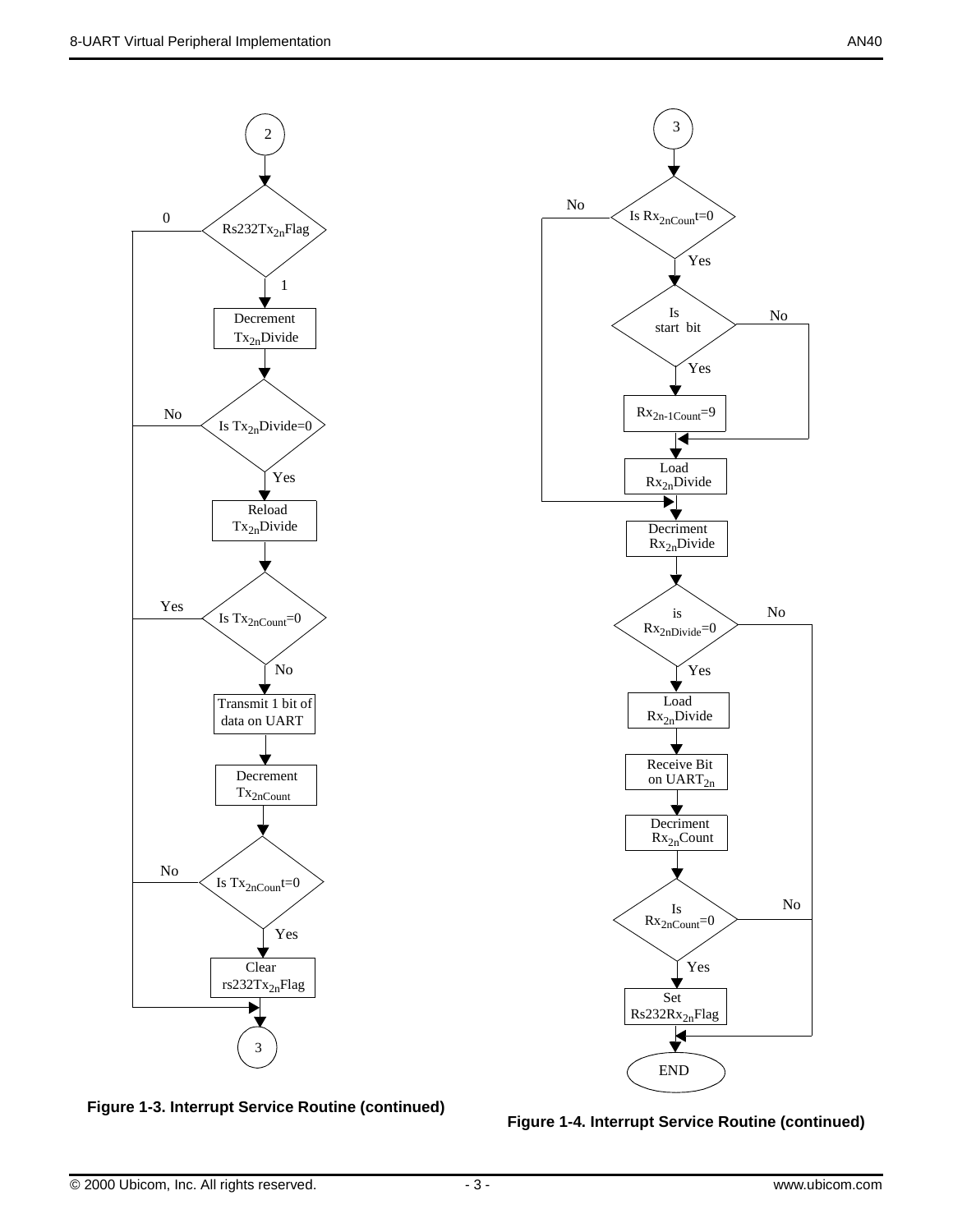## **2.0 Different Sections of UART Virtual Peripheral**

The source code for the UART Virtual Peripheral is divided into four sections:

- Equates Section
- Bank Section
- Initialization Section
- Interrupt Section

When integrated into an application, each section of the source code is inserted at an appropriate location in the main body of the application's source code.

### **2.1 Equates Section**

The equates section provides the values of UARTDivide and UARTStDelay and the port pin declarations.

The values of the constants are as follows:

| UARTfs                          | $=$ $-$ | 230400                                             |
|---------------------------------|---------|----------------------------------------------------|
| Num                             | $=$     | 4                                                  |
| Int Period =                    |         | 217                                                |
|                                 |         | UARTDividen = UARTfs/(UARTBaudn * Num)             |
|                                 |         | $UARTStDelayn = UARTDividen + (UARTDividen/2) + 1$ |
| $n = 1, 2, 3, 4, 5, 6, 7, or 8$ |         |                                                    |

Num is the number of times the UART Virtual Peripheral ISR is called by the multitasker during one rotation. The multitasker rotates interrupt service among four slots, and the 8-UART Virtual Peripheral is called from all four of these slots, so Num is 4 in this example. In other applications, Num might have a different value. For example, if the interrupt frequency were faster or the baud rate were slower, one slot might be sufficient to service the 8-UART Virtual Peripheral ISR.

The pins for sending and receiving data are defined in this section. Port A, Port B, and Port C are used for the external interface.

#### The Pins are configured as follows:

| rs232Rxpin1 | equ | ra.2 | UART1 receive input   |                         |  |
|-------------|-----|------|-----------------------|-------------------------|--|
| rs232Txpin1 | equ | ra.3 |                       | ;UART1 transmit output  |  |
| rs232Rxpin2 | equ | rb.2 | ; UART2 receive input |                         |  |
| rs232Txpin2 | equ | rb.3 |                       | ;UART2 transmit output  |  |
| rs232Rxpin3 | equ | rb.4 | ; UART3 receive input |                         |  |
| rs232Txpin3 | equ | rb.5 |                       | ;UART3 transmit output  |  |
| rs232Rxpin4 | equ | rb.6 | ; UART4 receive input |                         |  |
| rs232Txpin4 | equ | rb.7 |                       | ; UART4 transmit output |  |
| rs232Rxpin5 | equ | rc.0 | ; UART5 receive input |                         |  |
| rs232Txpin5 | equ | rc.1 |                       | ; UART5 transmit output |  |
| rs232Rxpin6 | equ | rc.2 | ; UART6 receive input |                         |  |
| rs232Txpin6 | equ | rc.3 |                       | ; UART6 transmit output |  |
| rs232Rxpin7 | equ | rc.4 | ; UART7 receive input |                         |  |
| rs232Txpin7 | equ | rc.5 |                       | ;UART7 transmit output  |  |
| rs232Rxpin8 | equ | rc.6 | ; UART8 receive input |                         |  |
| rs232Txpin8 | equ | rc.7 |                       | ;UART8 transmit output  |  |

The baud rates for each of the UARTs are specified by using IFDEF statements. The baud rate is equal to the number that represents it in the commented statement.

For example, if the uart1baud1920 is uncommented, UART 1 is configured for a baud rate of 19200 baud. Similarly, if uart2baud9600 is uncommented, UART 2 is configured for a baud rate of 9600 baud.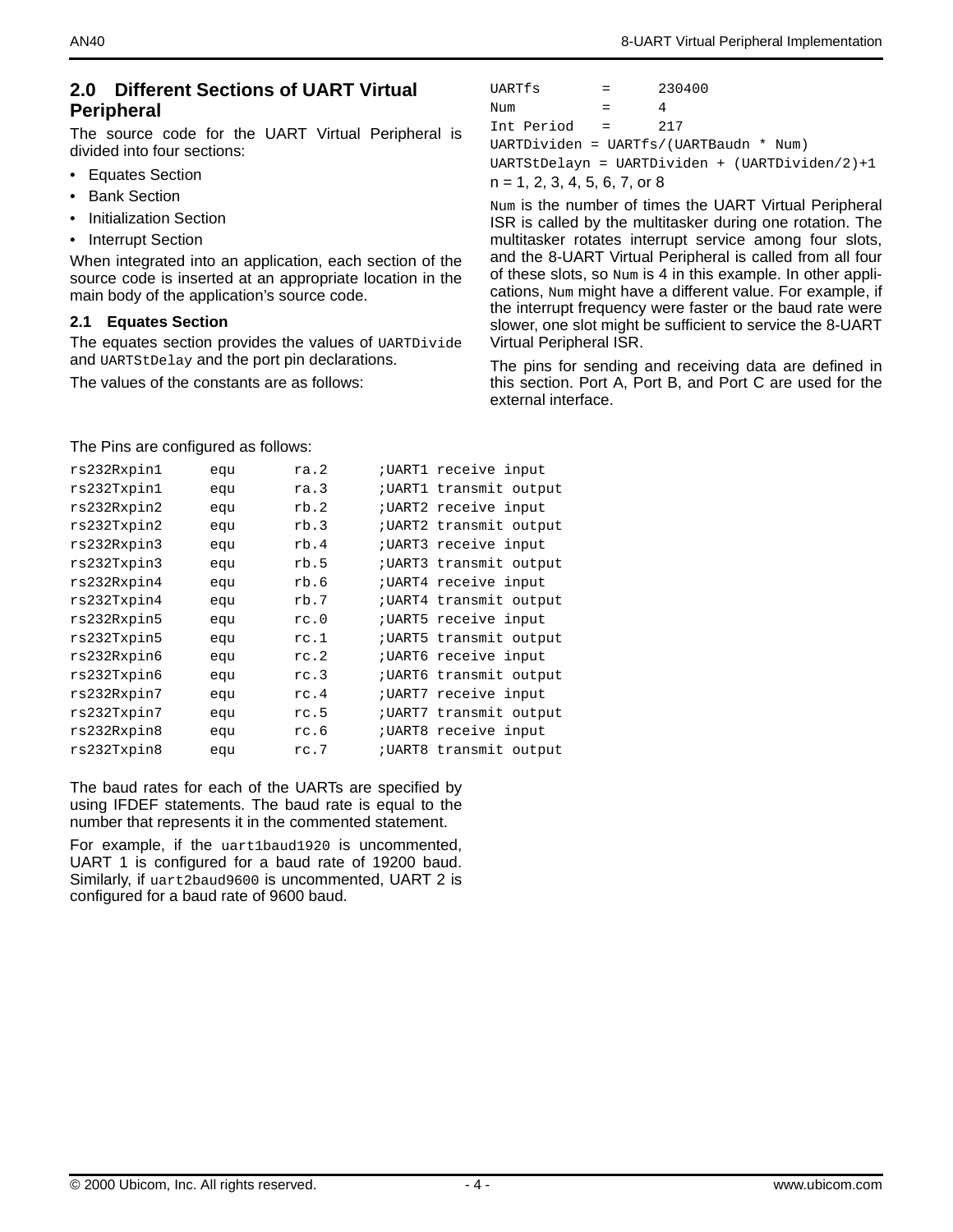#### **2.2 Bank Section**

This section describes the use of the banks in the 8 UART Virtual Peripheral implementation. 5 banks are used in the 8 UART Virtual Peripheral module (BANK1 to BANK5). BANK1 and BANK2 are used for defining all the variables of the 8 transmit routines of the UART and BANK3 and BANK4 are used for defining all the variables of the 8 receive routines of the UART.

All the flags are defined in the global register bank.

| org          | qlobal_orq |     |                                                          |                                                 |  |  |  |  |
|--------------|------------|-----|----------------------------------------------------------|-------------------------------------------------|--|--|--|--|
|              |            |     | ---------VP: RS232 Transmit                              |                                                 |  |  |  |  |
| flags0       |            | equ | $qlobal_$ g + 0                                          |                                                 |  |  |  |  |
| rs232Tx1Flaq |            | equ | flaqs0.0                                                 | ; indicates the Uart1 tx                        |  |  |  |  |
| rs232Tx2Flaq |            | equ | flags0.1                                                 | ; indicates the Uart2 tx                        |  |  |  |  |
| rs232Tx3Flaq |            | equ | flags0.2                                                 | ; indicates the Uart3 tx                        |  |  |  |  |
| rs232Tx4Flaq |            | equ | flags0.3                                                 | ; indicates the Uart4 tx                        |  |  |  |  |
| rs232Tx5Flaq |            | equ | flags0.4                                                 | ; indicates the Uart5 tx                        |  |  |  |  |
| rs232Tx6Flaq |            | equ | flaqs0.5                                                 | ; indicates the Uart6 tx                        |  |  |  |  |
| rs232Tx7Flaq |            | equ | flags0.6                                                 | ;indicates the Uart7 tx                         |  |  |  |  |
| rs232Tx8Flaq |            | equ | flags0.7                                                 | indicates the Uart8 tx                          |  |  |  |  |
|              |            |     | ------------------ VP: RS232 Receive ------------------- |                                                 |  |  |  |  |
| flags1       |            | equ | qlobal_org $+1$                                          |                                                 |  |  |  |  |
| rs232RxFlaq1 |            | equ | flags1.0                                                 | indicates the reception of a bit from the UART1 |  |  |  |  |
| rs232RxFlaq2 |            | equ | flags1.1                                                 | indicates the reception of a bit from the UART2 |  |  |  |  |
| rs232RxFlaq3 |            | equ | flags1.2                                                 | indicates the reception of a bit from the UART3 |  |  |  |  |
| rs232RxFlaq4 |            | equ | flags1.3                                                 | indicates the reception of a bit from the UART4 |  |  |  |  |
| rs232RxFlaq5 |            | equ | flags1.4                                                 | indicates the reception of a bit from the UART5 |  |  |  |  |
| rs232RxFlaq6 |            | equ | flags1.5                                                 | indicates the reception of a bit from the UART6 |  |  |  |  |
| rs232RxFlaq7 |            | equ | flags1.6                                                 | indicates the reception of a bit from the UART7 |  |  |  |  |
| rs232RxFlaq8 |            | equ | flags1.7                                                 | indicates the reception of a bit from the UART8 |  |  |  |  |
|              |            |     |                                                          |                                                 |  |  |  |  |

org bank1\_org

| bank1            | $=$ | \$           |                            |
|------------------|-----|--------------|----------------------------|
| rs232TxBank1234  | =   | \$           | ;UART bank                 |
| rs232Txhigh1     | ds  | $\mathbf{1}$ | ihi byte to transmit       |
| rs232Txlow1      | ds  | $\mathbf{1}$ | ilow byte to transmit      |
| rs232Txcount1    | ds  | $\mathbf{1}$ | inumber of bits sent       |
| rs232Txdivide1   | ds  | $\mathbf{1}$ | ixmit timing (/16) counter |
| rs232Txhigh2     | ds  | $\mathbf{1}$ | ihi byte to transmit       |
| rs232Txlow2      | ds  | $\mathbf{1}$ | ; low byte to transmit     |
| rs232Txcount2    | ds  | $\mathbf{1}$ | inumber of bits sent       |
| rs232Txdivide2   | ds  | $\mathbf{1}$ | ixmit timing (/16) counter |
| rs232Txhigh3     | ds  | $\mathbf{1}$ | ihi byte to transmit       |
| rs232Txlow3      | ds  | $\mathbf{1}$ | ilow byte to transmit      |
| rs232Txcount3    | ds  | $\mathbf{1}$ | inumber of bits sent       |
| rs232Txdivide3   | ds  | $\mathbf{1}$ | ixmit timing (/16) counter |
| rs232Txhigh4     | ds  | $\mathbf{1}$ | ihi byte to transmit       |
| rs232Txlow4      | ds  | $\mathbf{1}$ | ilow byte to transmit      |
| rs232Txcount4    | ds  | $\mathbf{1}$ | inumber of bits sent       |
| rs232Txdivide4   | ds  | 1            | ixmit timing (/16) counter |
|                  |     |              |                            |
| bank2_org<br>orq |     |              |                            |
| bank2            | $=$ | \$           |                            |

 $rs232TxBank5678$  =  $\qquad \qquad$ \$ ;UART bank

rs232Txhigh5 ds 1 ;hi byte to transmit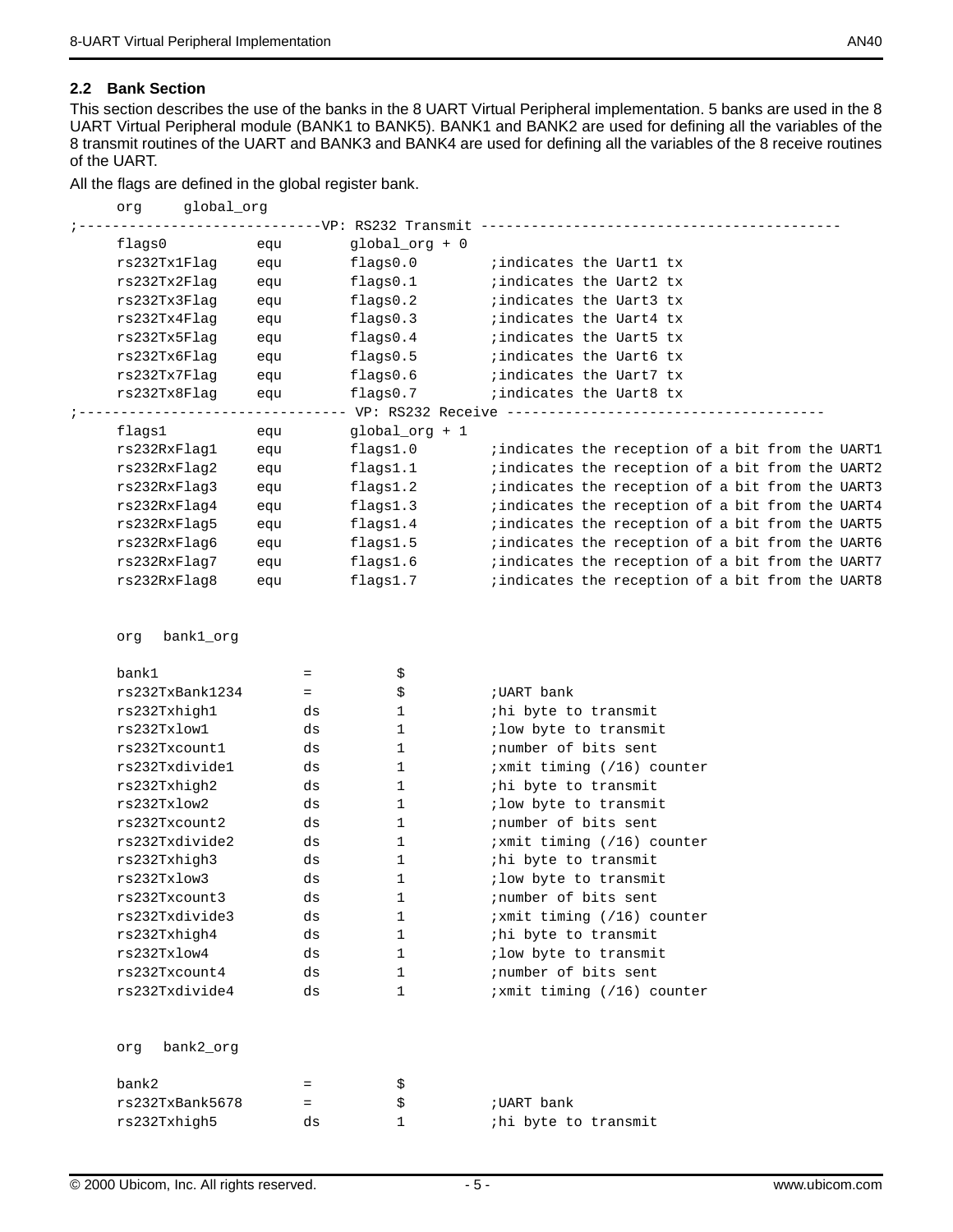| rs232Txlow5      | ds  | $\mathbf{1}$ | ; low byte to transmit     |
|------------------|-----|--------------|----------------------------|
| rs232Txcount5    | ds  | $\mathbf{1}$ | inumber of bits sent       |
| rs232Txdivide5   | ds  | $\mathbf{1}$ | ;xmit timing (/16) counter |
| rs232Txhigh6     | ds  | $\mathbf{1}$ | ihi byte to transmit       |
| rs232Txlow6      | ds  | $\mathbf{1}$ | ; low byte to transmit     |
| rs232Txcount6    | ds  | $\mathbf{1}$ | inumber of bits sent       |
| rs232Txdivide6   | ds  | $\mathbf{1}$ | ;xmit timing (/16) counter |
| rs232Txhigh7     | ds  | $\mathbf{1}$ | ihi byte to transmit       |
| rs232Txlow7      | ds  | $\mathbf{1}$ | ; low byte to transmit     |
| rs232Txcount7    | ds  | $\mathbf{1}$ | inumber of bits sent       |
| rs232Txdivide7   | ds  | $\mathbf{1}$ | ;xmit timing (/16) counter |
| rs232Txhigh8     | ds  | $\mathbf{1}$ | ihi byte to transmit       |
| rs232Txlow8      | ds  | $\mathbf{1}$ | ; low byte to transmit     |
| rs232Txcount8    | ds  | $\mathbf{1}$ | inumber of bits sent       |
| rs232Txdivide8   | ds  | 1            | ;xmit timing (/16) counter |
|                  |     |              |                            |
| bank3_org<br>orq |     |              |                            |
| bank3            | $=$ | \$           |                            |
| rs232RxBank1234  | $=$ | \$           |                            |
| rs232Rxcount1    | ds  | 1            | inumber of bits received   |
| rs232Rxdivide1   | ds  | $\mathbf{1}$ | ireceive timing counter    |
| rs232Rxbyte1     | ds  | $\mathbf{1}$ | ibuffer for incoming byte  |
| rs232byte1       | ds  | $\mathbf{1}$ | jused by serial routines   |
| rs232Rxcount2    | ds  | $\mathbf{1}$ | ; number of bits received  |
| rs232Rxdivide2   | ds  | $\mathbf{1}$ | ireceive timing counter    |
| rs232Rxbyte2     | ds  | $\mathbf{1}$ | ibuffer for incoming byte  |
| rs232byte2       | ds  | $\mathbf{1}$ | jused by serial routines   |
| rs232Rxcount3    | ds  | $\mathbf{1}$ | ; number of bits received  |
| rs232Rxdivide3   | ds  | 1            | ireceive timing counter    |
| rs232Rxbyte3     | ds  | 1            | ibuffer for incoming byte  |
| rs232byte3       | ds  | 1            | jused by serial routines   |
| rs232Rxcount4    | ds  | $\mathbf{1}$ | ; number of bits received  |
| rs232Rxdivide4   | ds  | 1            | ireceive timing counter    |
| rs232Rxbyte4     | ds  | 1            | ibuffer for incoming byte  |
| rs232byte4       | ds  | 1            | jused by serial routines   |
|                  |     |              |                            |
| bank4_org<br>org |     |              |                            |
| bank4            | $=$ | \$           |                            |
| rs232RxBank5678  | $=$ | \$           |                            |
| rs232Rxcount5    | ds  | 1            | ; number of bits received  |
| rs232Rxdivide5   | ds  | 1            | ireceive timing counter    |
| rs232Rxbyte5     | ds  | 1            | ;buffer for incoming byte  |
| rs232byte5       | ds  | 1            | jused by serial routines   |
| rs232Rxcount6    | ds  | 1            | ; number of bits received  |
| rs232Rxdivide6   | ds  | 1            | ireceive timing counter    |
| rs232Rxbyte6     | ds  | 1            | ;buffer for incoming byte  |
| rs232byte6       | ds  | 1            | jused by serial routines   |
| rs232Rxcount7    | ds  | 1            | ;number of bits received   |
|                  |     |              |                            |

rs232Rxdivide7 ds 1 ;receive timing counter rs232Rxbyte7 ds 1 ;buffer for incoming byte rs232byte7 ds 1 ;used by serial routines rs232Rxcount8 ds 1 inumber of bits received rs232Rxdivide8 ds 1 ;receive timing counter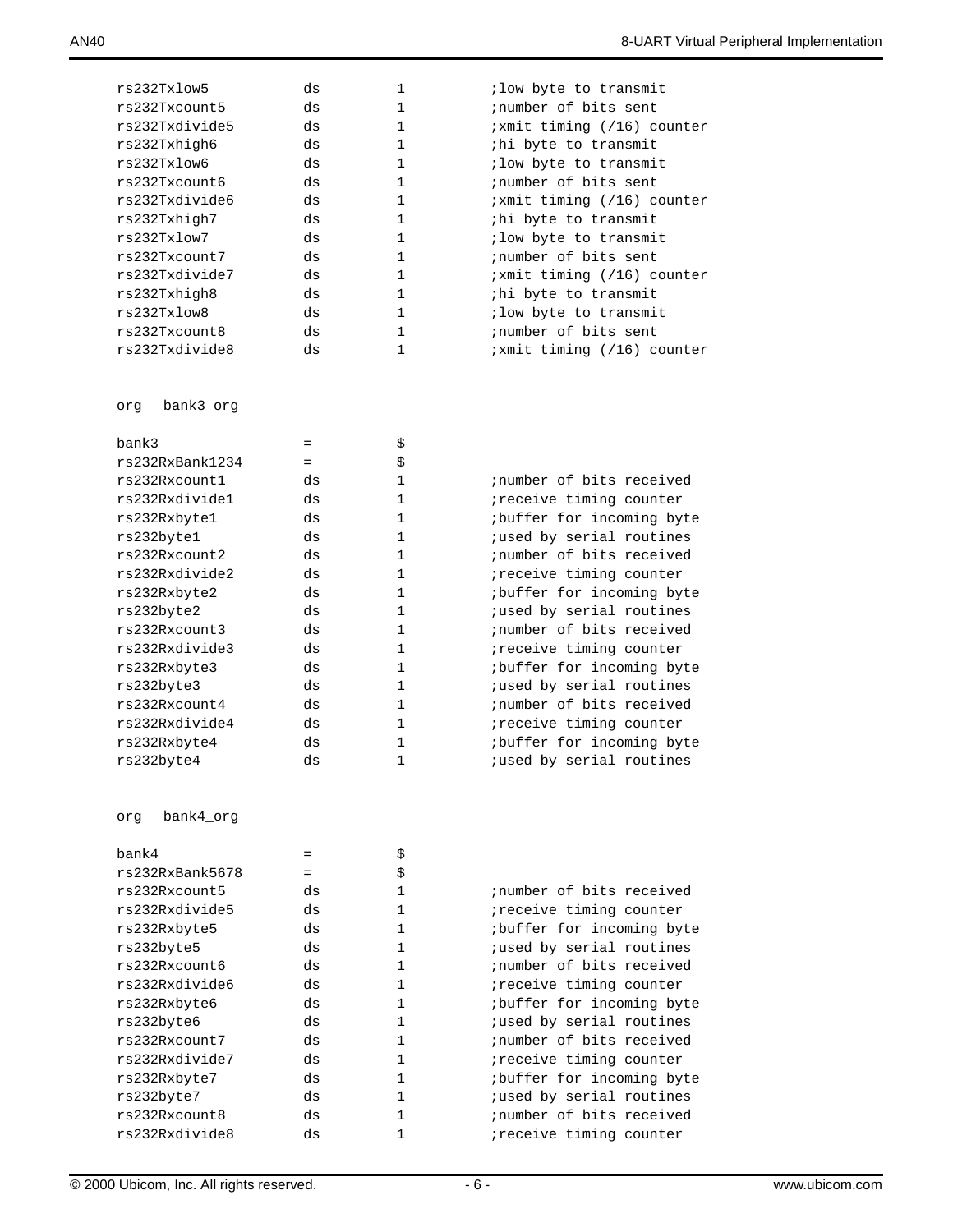| rs232Rxbyte8<br>rs232byte8             | ds<br>ds         | 1        | ibuffer for incoming byte<br>jused by serial routines |
|----------------------------------------|------------------|----------|-------------------------------------------------------|
| bank5 org<br>org                       |                  |          |                                                       |
| bank5<br>MultiplexBank<br>isrMultiplex | $=$<br>$=$<br>ds | \$<br>\$ |                                                       |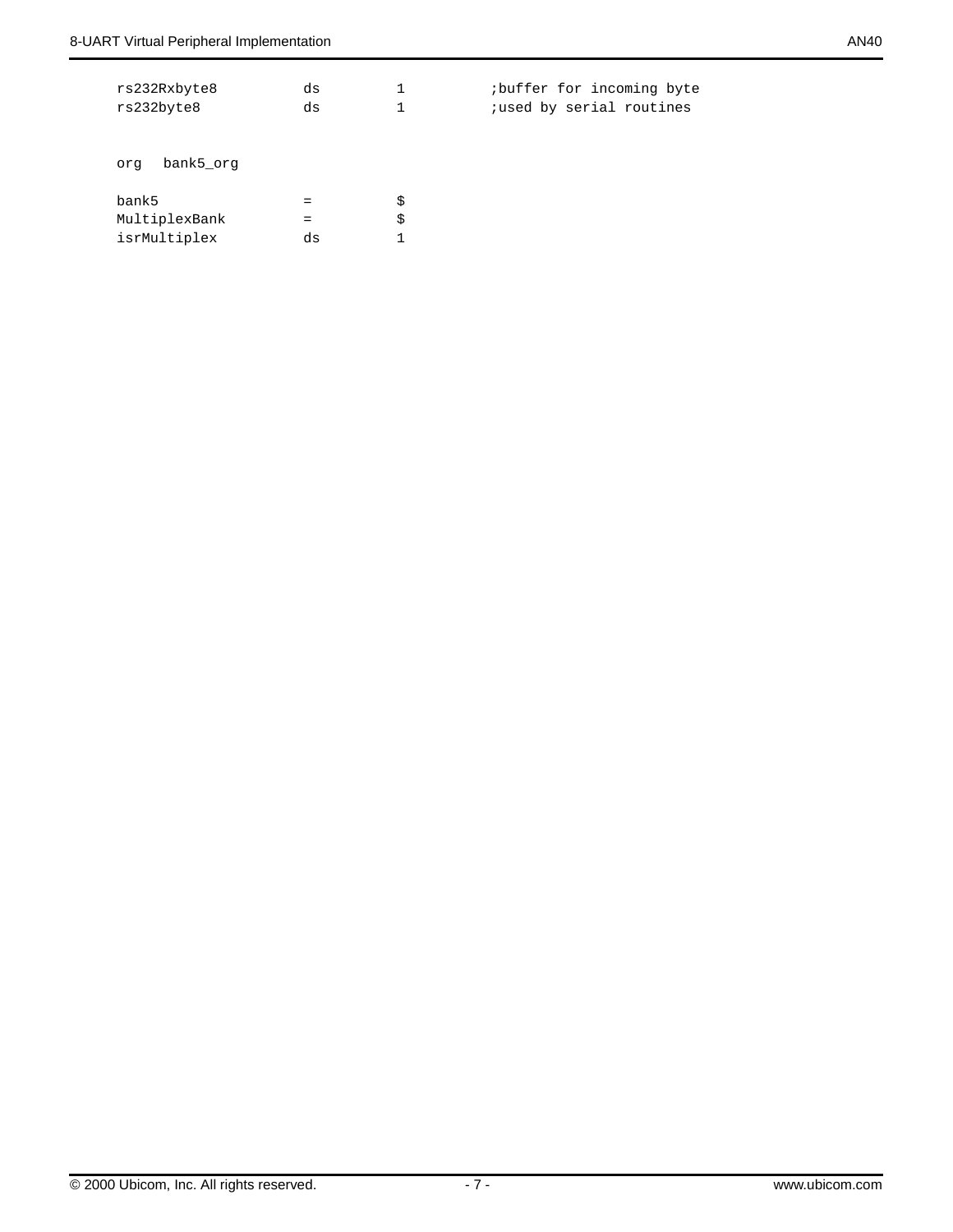#### **2.3 Initialization Section**

This provides the initialization part of the UART Virtual Peripheral. This has to be included before the main loop starts with the initialization of all other ports and registers.

```
_bank rs232TxBank ; select rs232 bank
     mov w,#UARTDividen ;load TxDivide with UART baud rate
     mov rs232TxDividen,w
where n = 1, 2, 3, 4, 5, 6, 7, 8
```
Initialization is required to send the data at the desired baud rate. The value of UART1divide specifies the number of times the interrupt has to be serviced before a bit is transmitted. For example, at 9600 baud the value of UART1divide is 6, which means that a bit is transmitted once for every six times the respective thread is called.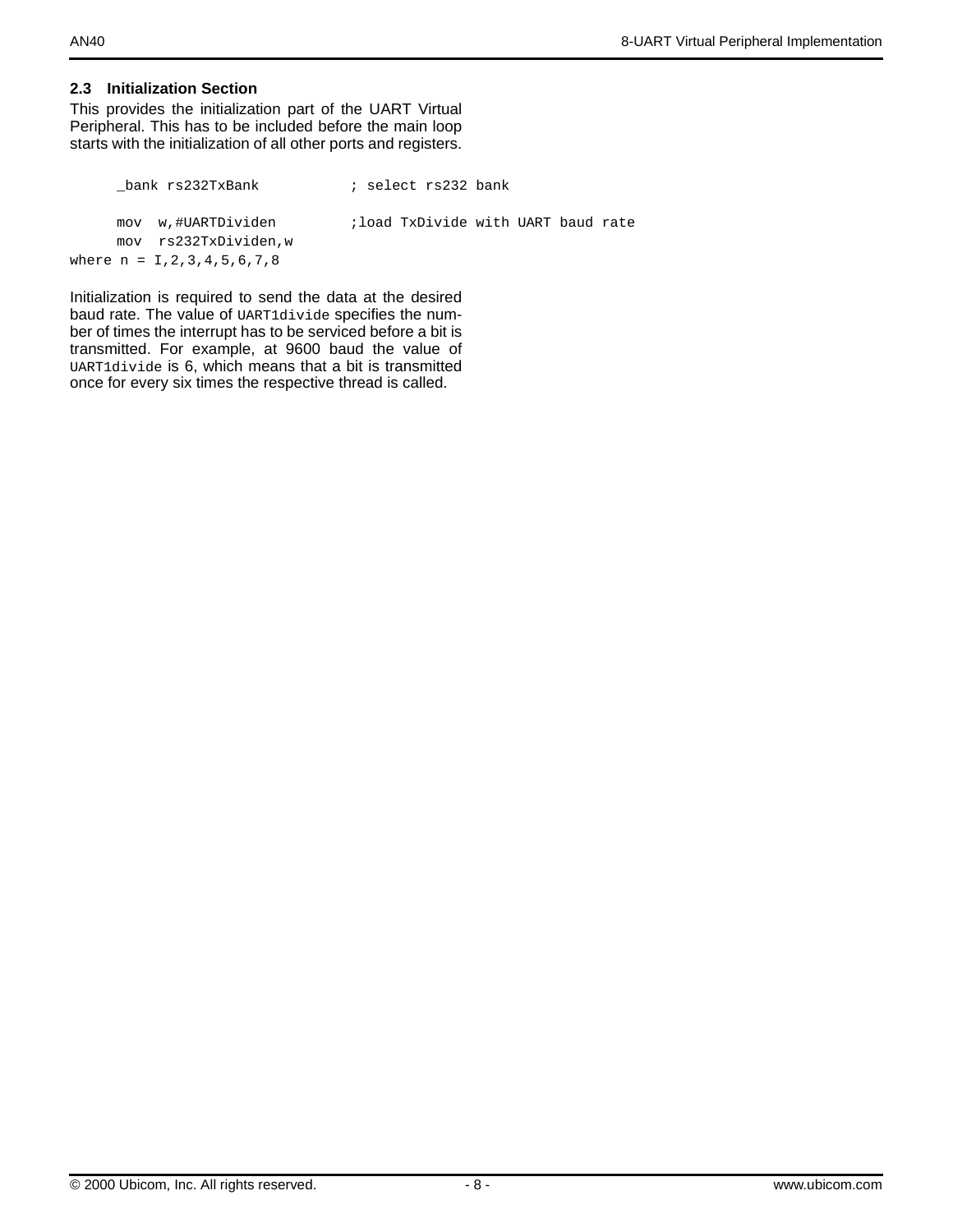The flow of the interrupt service routine is shown in Figure 2-1.

The ISR returns with a "retiw" value of -217 every 4.32 microseconds at an oscillator frequency of 50 MHz. ;\*\*\*\*\*\*\*\*\*\*\*\*\*\*\*\*\*\*\*\*\*\*\*\*\*\*\*\*\*\*\*\*\*\*\*\*\*\*\*\*\*\*\*\*\*\*\*\*\*\*\*\*\*\*\*\*\*\*\*\*\*\*\*\*\*\*\*\*\*\*\*\*\*\*\*\*\*\*\*\*\*\*\*\*\*\*\*\*\*\*\*\*\* org INTERRUPT ORG  $\qquad$  ; First location in program memory. ;\*\*\*\*\*\*\*\*\*\*\*\*\*\*\*\*\*\*\*\*\*\*\*\*\*\*\*\*\*\*\*\*\*\*\*\*\*\*\*\*\*\*\*\*\*\*\*\*\*\*\*\*\*\*\*\*\*\*\*\*\*\*\*\*\*\*\*\*\*\*\*\*\*\*\*\*\*\*\*\*\*\*\*\*\*\*\*\*\*\*\*\*\* ;\*\*\*\*\*\*\*\*\*\*\*\*\*\*\*\*\*\*\*\*\*\*\*\*\*\*\*\*\*\*\*\*\*\*\*\*\*\*\*\*\*\*\*\*\*\*\*\*\*\*\*\*\*\*\*\*\*\*\*\*\*\*\*\*\*\*\*\*\*\*\*\*\*\*\*\*\*\*\*\*\*\*\*\*\*\*\*\*\*\*\*\*\* ;----------------------------------- Interrupt Service Routine ------------------------------- ; Note: The interrupt code must always originate at address \$0. ; Interrupt Frequency = (Cycle Frequency / -(retiw value)) For example: ; With a retiw value of -217 and an oscillator frequency of 50MHz, this ; code runs every 4.32us. ;\*\*\*\*\*\*\*\*\*\*\*\*\*\*\*\*\*\*\*\*\*\*\*\*\*\*\*\*\*\*\*\*\*\*\*\*\*\*\*\*\*\*\*\*\*\*\*\*\*\*\*\*\*\*\*\*\*\*\*\*\*\*\*\*\*\*\*\*\*\*\*\*\*\*\*\*\*\*\*\*\*\*\*\*\*\*\*\*\*\*\*\*\* org \$0 interrupt  $;3$ ;\*\*\*\*\*\*\*\*\*\*\*\*\*\*\*\*\*\*\*\*\*\*\*\*\*\*\*\*\*\*\*\*\*\*\*\*\*\*\*\*\*\*\*\*\*\*\*\*\*\*\*\*\*\*\*\*\*\*\*\*\*\*\*\*\*\*\*\*\*\*\*\*\*\*\*\*\*\*\*\*\*\*\*\*\*\*\*\*\*\*\*\*\* ; Interrupt ; Interrupt Frequency = (Cycle Frequency / -(retiw value)) For example: ; With a retiw value of -217 and an oscillator frequency of 50MHz, this code runs ; every 4.32us. ;\*\*\*\*\*\*\*\*\*\*\*\*\*\*\*\*\*\*\*\*\*\*\*\*\*\*\*\*\*\*\*\*\*\*\*\*\*\*\*\*\*\*\*\*\*\*\*\*\*\*\*\*\*\*\*\*\*\*\*\*\*\*\*\*\*\*\*\*\*\*\*\*\*\*\*\*\*\*\*\*\*\*\*\*\*\*\*\*\*\*\*\*\* ;\*\*\*\*\*\*\*\*\*\*\*\*\*\*\*\*\*\*\*\*\*\*\*\*\*\*\*\*\*\*\*\*\*\*\*\*\*\*\*\*\*\*\*\*\*\*\*\*\*\*\*\*\*\*\*\*\*\*\*\*\*\*\*\*\*\*\*\*\*\*\*\*\*\*\*\*\*\*\*\*\*\*\*\*\*\*\*\*\*\*\*\*\* ;--------------------------------------------VP:VP Multitasker-------------------------------- ; Virtual Peripheral Multitasker : up to 16 individual threads, each running at the ; (interrupt rate/16). Change then below: ;Input variable(s): isrMultiplex: variable used to choose threads ;Output variable(s): None, executes the next thread ;Variable(s) affected: isrMultiplex ;Flag(s) affected: None ;Program Cycles: 9 cycles (turbo mode) ;\*\*\*\*\*\*\*\*\*\*\*\*\*\*\*\*\*\*\*\*\*\*\*\*\*\*\*\*\*\*\*\*\*\*\*\*\*\*\*\*\*\*\*\*\*\*\*\*\*\*\*\*\*\*\*\*\*\*\*\*\*\*\*\*\*\*\*\*\*\*\*\*\*\*\*\*\*\*\*\*\*\*\*\*\*\*\*\*\*\*\*\*\* \_bank Multiplexbank ; inc isrMultiplex ; toggle interrupt rate mov w,isrMultiplex ;\*\*\*\*\*\*\*\*\*\*\*\*\*\*\*\*\*\*\*\*\*\*\*\*\*\*\*\*\*\*\*\*\*\*\*\*\*\*\*\*\*\*\*\*\*\*\*\*\*\*\*\*\*\*\*\*\*\*\*\*\*\*\*\*\*\*\*\*\*\*\*\*\*\*\*\*\*\*\*\*\*\*\*\*\*\*\*\*\*\*\*\*\* ; The code between the tableStart and tableEnd statements MUST be completely within the first ; half of a page. The routines it is jumping to must be in the same page as this table. ;\*\*\*\*\*\*\*\*\*\*\*\*\*\*\*\*\*\*\*\*\*\*\*\*\*\*\*\*\*\*\*\*\*\*\*\*\*\*\*\*\*\*\*\*\*\*\*\*\*\*\*\*\*\*\*\*\*\*\*\*\*\*\*\*\*\*\*\*\*\*\*\*\*\*\*\*\*\*\*\*\*\*\*\*\*\*\*\*\*\*\*\*\* tableStart ; Start all tables with this macro jmp pc+w ; jmp isrThread1 ; jmp isrThread2 ; jmp isrThread3 ; jmp isrThread4 tableEnd ; End all tables with this macro. ;\*\*\*\*\*\*\*\*\*\*\*\*\*\*\*\*\*\*\*\*\*\*\*\*\*\*\*\*\*\*\*\*\*\*\*\*\*\*\*\*\*\*\*\*\*\*\*\*\*\*\*\*\*\*\*\*\*\*\*\*\*\*\*\*\*\*\*\*\*\*\*\*\*\*\*\*\*\*\*\*\*\*\*\*\*\*\*\*\*\*\*\*\* ;VP: VP Multitasker ; ISR TASKS ;\*\*\*\*\*\*\*\*\*\*\*\*\*\*\*\*\*\*\*\*\*\*\*\*\*\*\*\*\*\*\*\*\*\*\*\*\*\*\*\*\*\*\*\*\*\*\*\*\*\*\*\*\*\*\*\*\*\*\*\*\*\*\*\*\*\*\*\*\*\*\*\*\*\*\*\*\*\*\*\*\*\*\*\*\*\*\*\*\*\*\*\*\* isrThread1  $\qquad \qquad ;$  Serviced at ISR rate/4 ;\*\*\*\*\*\*\*\*\*\*\*\*\*\*\*\*\*\*\*\*\*\*\*\*\*\*\*\*\*\*\*\*\*\*\*\*\*\*\*\*\*\*\*\*\*\*\*\*\*\*\*\*\*\*\*\*\*\*\*\*\*\*\*\*\*\*\*\*\*\*\*\*\*\*\*\*\*\*\*\*\*\*\*\*\*\*\*\*\*\*\*\*\* ; Virtual Peripheral: Universal Asynchronous Receiver Transmitter (UART) These routines send ; and receive RS232 serial data, and are currently configured (though modifications can be

; made) for the popular "No parity-checking, 8 data bit, 1 stop bit" (N,8,1) data format.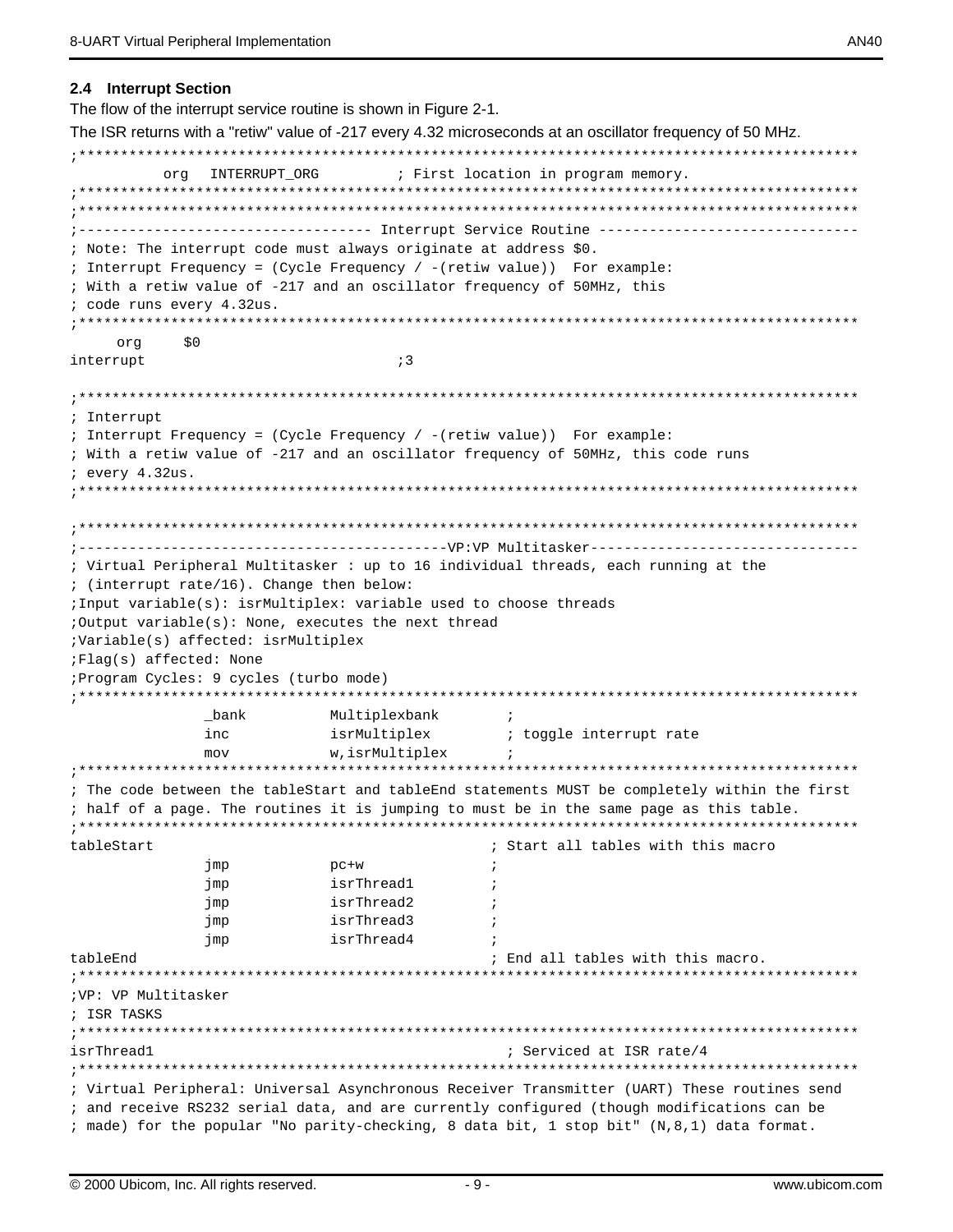;

```
; The VP below has 8 UARTS implemented - UART1 to UART8 can work at independent 
; Baud Rates.
;
; RECEIVING: The rs232Rx1flag & rs232Rx2flag are set high whenever a valid byte of data has 
; been received and it is the calling routine's responsibility to reset this flag once the
; incoming data has been collected.
;
; TRANSMITTING: The transmit routine requires the data to be inverted and loaded 
; (rs232Txhigh+rs232Txlow) register pair (with the inverted 8 data bits stored in
; rs232Txhigh and rs232Txlow bit 7 set high to act as a start bit). Then the number of bits
; ready for transmission (10=1 start + 8 data + 1 stop) must be loaded into the rs232Txcount
; register. As soon as this latter is done, the transmit routine immediately begins sending
; the data. This routine has a varying execution rate and therefore should always be
; placed after any timing-critical virtual peripherals such as timers,
; adcs, pwms, etc.
; Note: The transmit and receive routines are independent and either may be removed for each
; of the UARTs. The initial "_bank rs232TxBank" & "_bank rs232RxBank" (common)
; instruction is kept for Transmit & Receive routines.
;
; Input variable(s): rs232TxLow1, rs232TxHigh1, rs232TxCount1
; rs232TxLow2, rs232TxHigh2, rs232TxCount2
; rs232TxLow3, rs232TxHigh3, rs232TxCount3
; rs232TxLow4, rs232TxHigh4, rs232TxCount4
; rs232TxLow5, rs232TxHigh5, rs232TxCount5
                             ; rs232TxLow6, rs232TxHigh6, rs232TxCount6
; rs232TxLow7, rs232TxHigh7, rs232TxCount7
                             ; rs232TxLow8, rs232TxHigh8, rs232TxCount8
;
; Input Flag(s): rs232Tx1Flag, rs232Tx2Flag, rs232Tx3Flag, rs232Tx4Flag
; rs232Tx5Flag, rs232Tx6Flag, rs232Tx7Flag, rs232Tx8Flag 
\mathcal{L} is the contract of \mathcal{L}; Output variable(s): rs232Rx1byte, rs232Rx2byte, rs232Rx3byte, rs232Rx4byte
; rs232Rx5byte, rs232Rx6byte, rs232Rx7byte, rs232Rx8byte
;
; Variable(s) affected : rs232Txdivide1, rs232Txdivide2, rs232Txdivide3, rs232Txdivide4 
                             ; rs232Txdivide5, rs232Txdivide6, rs232Txdivide7, rs232Txdivide8,
; rs232Txcount1, rs232Txcount2, rs232Txcount3, rs232Txcount4
                             ; rs232Txcount5, rs232Txcount6, rs232Txcount7, rs232Txcount8
                             ; rs232Rxdivide1, rs232Rxdivide2, rs232Rxdivide3, rs232Rxdivide4 
                             ; rs232Rxdivide5, rs232Rxdivide6, rs232Rxdivide7, rs232Rxdivide8,
                             ; rs232Rxcount1, rs232Rxcount2, rs232Rxcount3, rs232Rxcount4
; rs232Rxcount5, rs232Rxcount6, rs232Rxcount7, rs232Rxcount8
;
; Flag(s) affected: rs232Tx1Flag, rs232Tx2Flag, rs232Tx3Flag, rs232Tx4Flag
; rs232Tx5Flag, rs232Tx6Flag, rs232Tx7Flag, rs232Tx8Flag 
; rs232Rx1Flag, rs232Rx1Flag, rs232Rx3Flag, rs232Rx4Flag
; rs232Rx5Flag, rs232Rx6Flag, rs232Rx7Flag, rs232Rx8Flag
;
; Program cycles: 32 worst case for Tx, 33 worst case for Rx
    Variable Length? Yes.
;*********************************************************************************************
;---------------------------------------VP: RS232 Transmit---------------------------------------
rs232Transmit1 
          _bank rs232TxBank1234 ; switch to serial register bank 
          sb rs232Tx1Flag ; Is data there for UART1,
```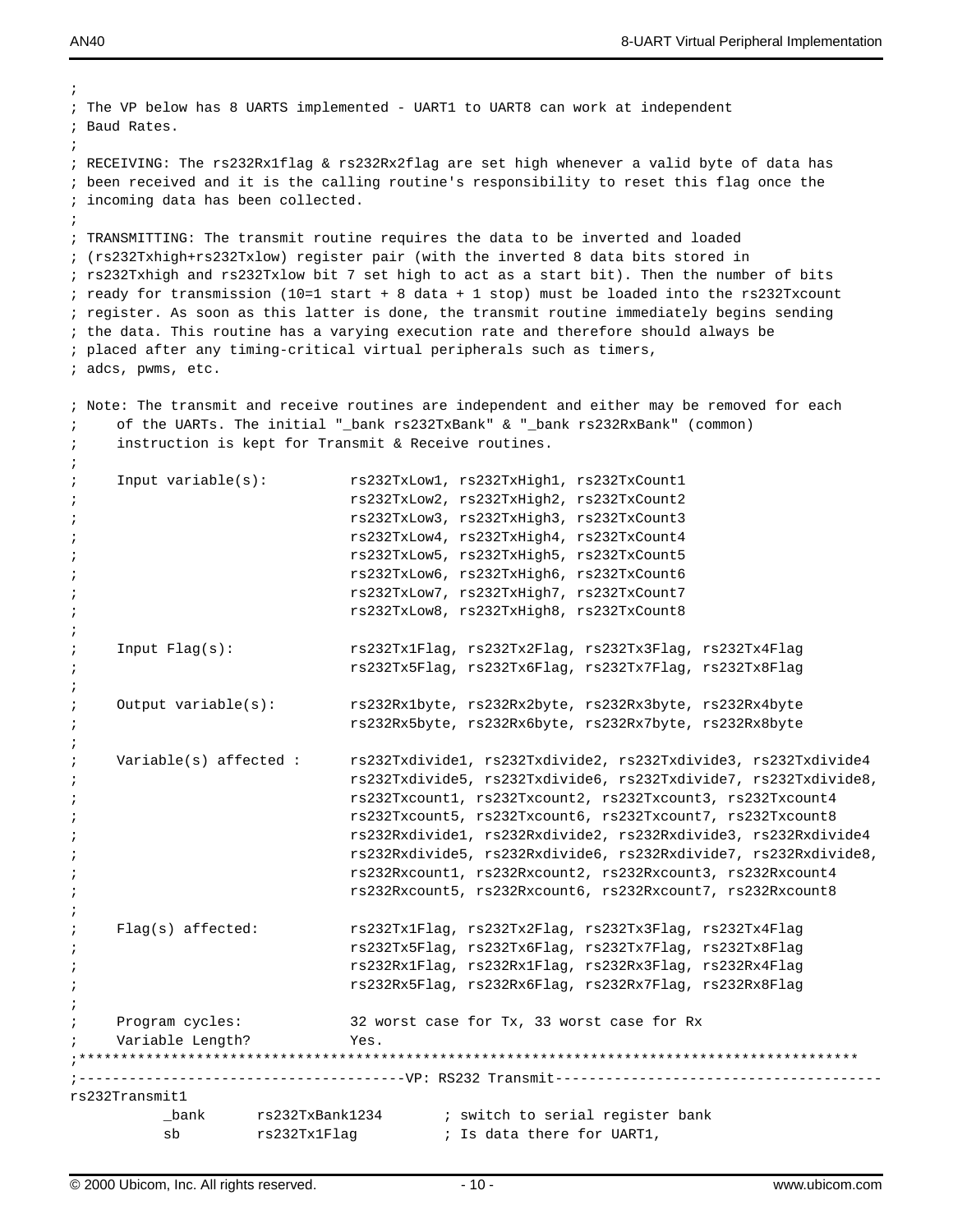|               | jmp             | :rs232TxOut1     | ; then execute the Tx routine otherwise don't.                                |
|---------------|-----------------|------------------|-------------------------------------------------------------------------------|
|               | decsz           | rs232TxDivide1   | ; enter Tx routine until Divide val becomes zero                              |
|               | jmp             | :rs232TxOut1     | ; i.e don't enter the Tx routine                                              |
|               | mov             | w,#UARTDivide1   | ; If Divide val becomes 0 & enters the Tx routine,<br>; then again load the   |
|               | mov             | rs232TxDivide1,w | ; Divide val for not to enter the Tx routine 'Divide'<br>; times for next bit |
|               | test            | rs232TxCount1    | ; If count becomes Zero then also don't enter                                 |
|               | snz             |                  | ÷,                                                                            |
|               | jmp             | :rs232TxOut1;    |                                                                               |
|               |                 |                  | ; after all barriers then only it will come here                              |
| :txbit        | clc             |                  | $i$ i.e Txflag = hi, Divide=0, count != 0                                     |
|               | rr              | rs232TxHigh1     | ; right shift Tx data                                                         |
|               | rr              | rs232TxLow1      | ; right shift rs232TxLow which contains start bit                             |
|               | dec             | rs232TxCount1    | ; decrement bit counter                                                       |
|               | snb             | rs232TxLow1.6    | ; if the bit in viewing window is hi                                          |
|               | clrb            | rs232TxPin1      | ; Then make transmit pin lo                                                   |
|               | sb              | rs232TxLow1.6    | ; if the bit in viewing window is lo                                          |
|               | setb            | rs232TxPin1      | ; Then make transmit pin hi                                                   |
| IFNDEF        | sendString      |                  | ; If not sendstring                                                           |
|               | test            | rs232TxCount1    | ; test count                                                                  |
|               | snz             |                  | ; if zero                                                                     |
|               | clrb            | rs232Tx1Flaq     | ; then clear the Tx flag & come out                                           |
| ENDIF         |                 |                  |                                                                               |
| :rs232TxOut1  |                 |                  |                                                                               |
|               |                 |                  |                                                                               |
|               |                 |                  |                                                                               |
| rs232Receive1 |                 |                  |                                                                               |
|               | sb              | rs232RxPin1      |                                                                               |
|               | $_{\text{clc}}$ |                  | ; get current rx bit                                                          |
|               | snb             | rs232RxPin1      | ; if bit is zero clear the carry<br>; other wise                              |
|               | stc             |                  |                                                                               |
|               | bank            | rs232RxBank1234  | ; set the carrry                                                              |
|               | test            | rs232RxCount1    | ; test the Rx count                                                           |
|               | $_{\rm SZ}$     |                  | ; If zero then only load the Rxcount                                          |
|               | jmp             | :rxbit           | ; if so, jump ahead                                                           |
|               | mov             | w,#9             | ; in case start, ready 9 bits                                                 |
|               | SC              |                  | ; if not start bit don't load the count                                       |
|               | mov             | rs232RxCount1,w  | ; it is, so load bit count                                                    |
|               | mov             | w,#UARTStDelay1  | ; ready 1.5 bit periods (50MHz)                                               |
|               | mov             | rs232RxDivide1,w | ; load fresh Divide value                                                     |
| ∶rxbit        | decsz           | rs232RxDivide1   | ; If Divide value is not zero after dec                                       |
|               | jmp             | :rs232RxOut1     | ; then don't go into Rx routine                                               |
|               | mov             | w,#UARTDivide1   | ; If yes, load fresh Divide val for next bit                                  |
|               | mov             | rs232RxDivide1,w | i.                                                                            |
|               | dec             | rs232RxCount1    | ; dec the count                                                               |
|               | $_{\rm SZ}$     |                  | ; check for Rxcount value                                                     |
|               | rr              | rs232RxByte1     | ; if zero rotate the buf to save the received bits                            |
|               | snz             |                  | ; check for Rxcount value                                                     |
|               | setb            | rs232Rx1Flag     | ; if zero set the Rx flag to indicate the                                     |

:rs232RxOut1

Note:The above code implemented for one UART is similar for the remaining 7 UART's. There are 2 UARTS inserted in each isrThread. In isrThread4 the "isrMultiplexer" value is reset to 255 as shown below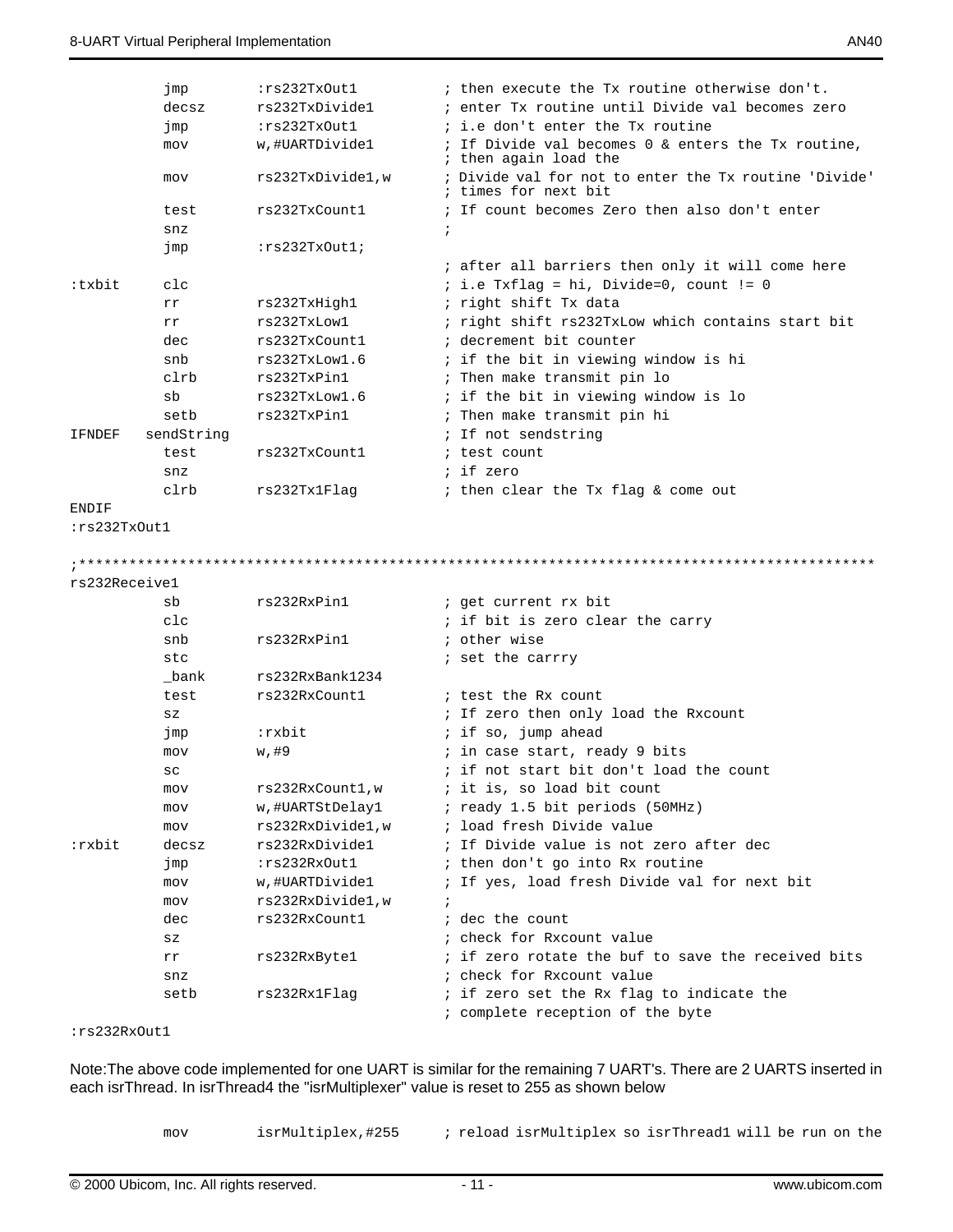|              | jmp                  | isrOut        | ; next interrupt.<br>; cycles until mainline program resumes execution<br>; This thread must reload the isrMultiplex register |
|--------------|----------------------|---------------|-------------------------------------------------------------------------------------------------------------------------------|
|              |                      |               | ; since it is the last one to run in a rotation.                                                                              |
| isrOut       |                      |               |                                                                                                                               |
|              | ; Set Interrupt Rate |               |                                                                                                                               |
| isr end      |                      |               |                                                                                                                               |
| <b>IFDEF</b> | SX 28AC              |               |                                                                                                                               |
|              | Mov                  | w, isrTemp0   | ; Restore the mode register value.                                                                                            |
|              | mov                  | m.w           |                                                                                                                               |
| ENDIF        |                      |               |                                                                                                                               |
|              | mov                  | w,#-intperiod | refresh RTCC on return                                                                                                        |
|              |                      |               | $(RTCC = 216 - no of instructions$                                                                                            |
|              |                      |               | <i>i</i> executed in the ISR Routine)                                                                                         |
|              | retiw                |               |                                                                                                                               |
|              |                      |               |                                                                                                                               |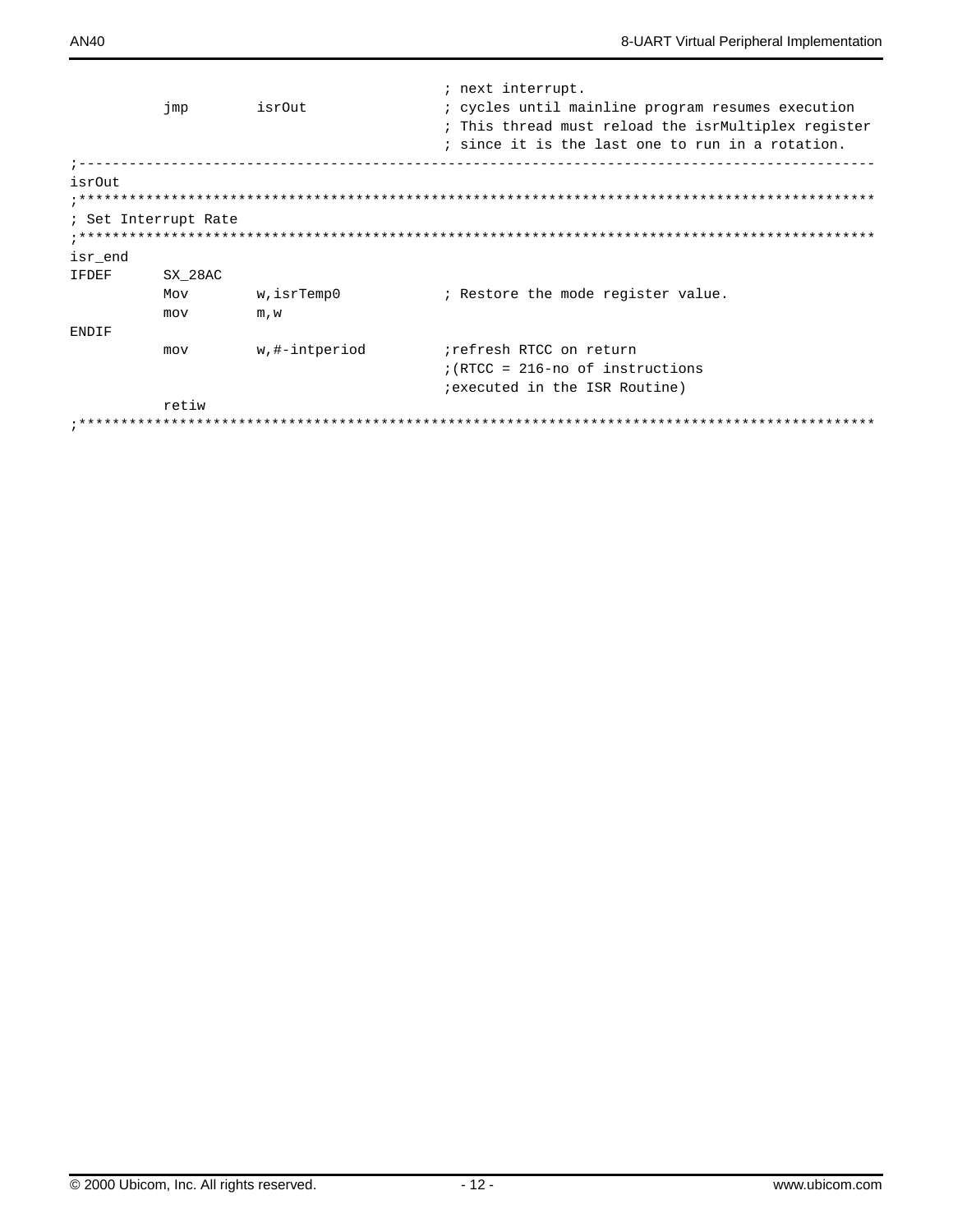# **3.0 Baud Rate Generation and Timing**

As an example of calculating the parameters which control the timing of the 8-UART Virtual Peripheral, consider transmitting data at 57600 baud with four times oversampling (i.e. a sampling frequency of 230.4 kHz).

Transmission time for 1 bit  $= 1/57600$  seconds

The divide ratio UARTdivide for the above example is the sampling rate divided by the baud rate and the number of slots for the 8-UART Virtual Peripheral ISR in the multitasker (i.e. Num).

So the formula for UARTdivide is:

```
UARTdivide = UARTfs/(UARTbaudrate * Num)
= 230400/(57600 * 4) = 1
```
Therefore, setting UARTdivide to 1 results in the desired baud rate. In receive mode, the baud rate is calculated in the same way, except that a constant called UARTstartdelay is used to skip over the start bit. This constant is equal to 1.5 times the baud period. Its purpose is to ensure that the bits are sampled near the middle of each pulse. Separate UARTDivide and UARTStDelay constants are used for each UART (e.g. UARTStDelay1 is used for UART 1, and UARTStDelay2 is used for UART 2).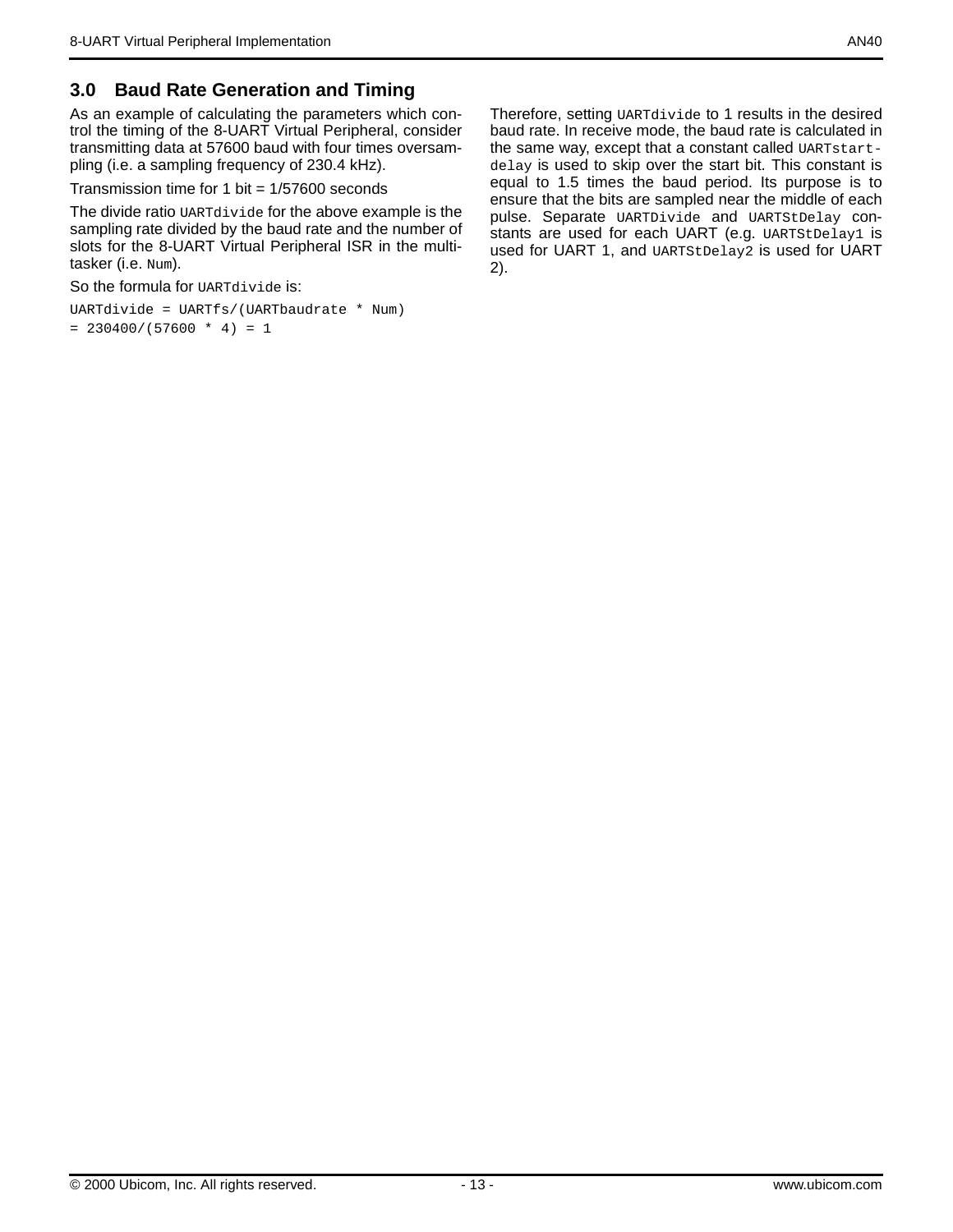## **3.1 Circuit Design Procedure**

The simplest version of the circuit requires two port pins for transmit and receive. If hardware handshaking is used, additional port lines are required. The hardware

interface only requires a driver for converting the voltage level of the signals. The same concept can be used to extend and configure two or more independent UARTs.



**Figure 3-1. Circuit Block Diagram**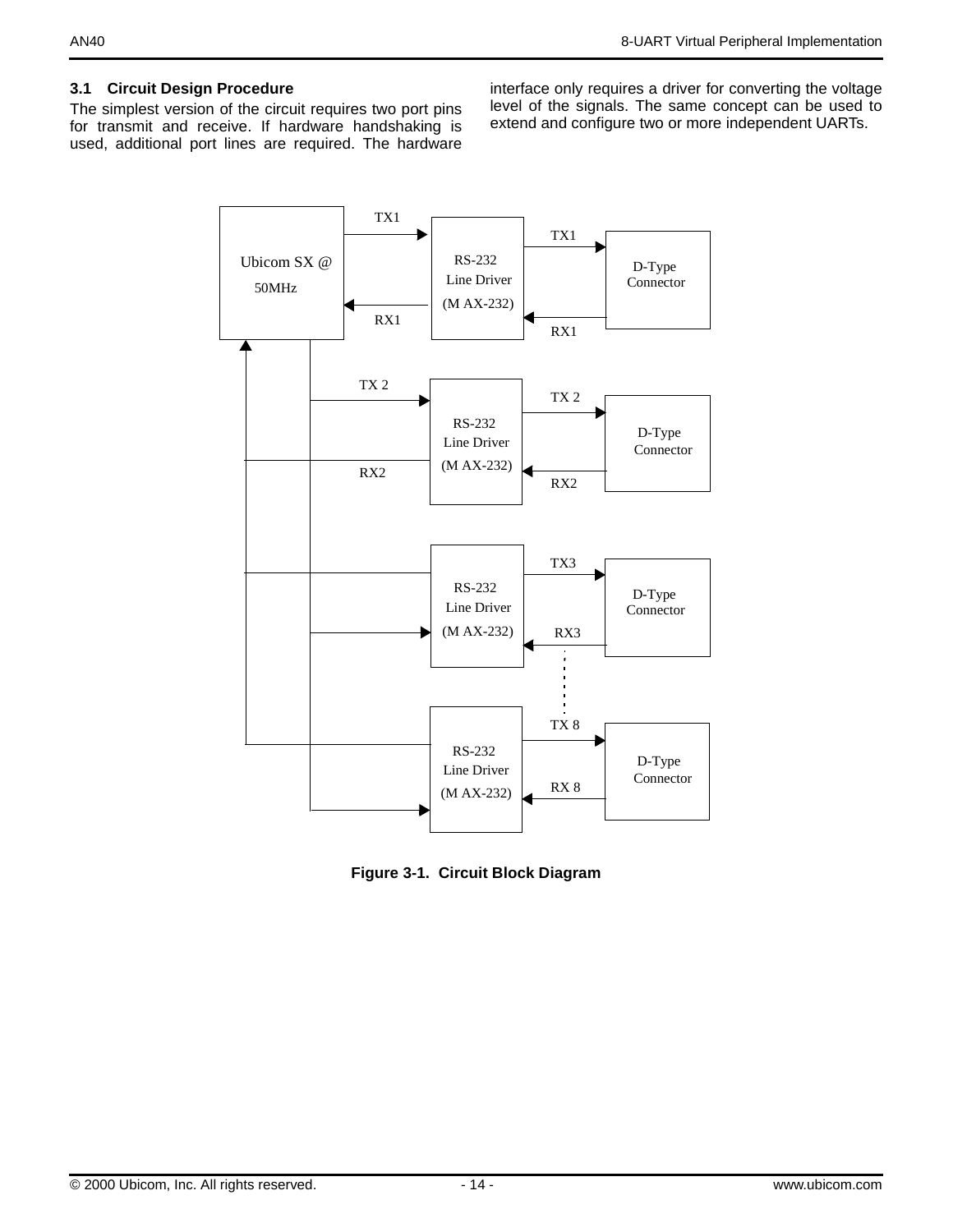# **4.0 Applications**

The program is written for a simple UART without hardware handshaking, but it can be modified to include handshaking.

Because this implementation has two UARTs which can be configured for independent baud rates, it can be used in applications communication with two MCUs or peripherals operating at different baud rates.

# **5.0 TESTING**

### **5.1 Hardware Set Up**

- Sx28-52 Demo Board with extra D-Type connector and MAX232 chip.
- Berg pins are provided for the transmit and receive data pins of both connectors.
- Berg pins are also provided for each port pin (i.e. RA2, RA3, RB2, RB3, Rb4, RB5, RB6, RB7, RC0, RC1, RC2, RC3, RC4, RC5, RC6, and RC7), so that all ports can be used alternately with two connectors (one default available on the board and the other wired).
- Out of the 8 UARTs (16 port pins), two UARTs can be tested at a time using the two MAX232 drivers.
- HyperTerminal serial communications program (included with Windows) setup for the UART baud rate.

## **5.1.1 TEST1**

For this test, uncomment stringTransfer. This test uses the sendString and getbyte routines

• In this test, a string stored in the specified location can be sent to eight HyperTerminal applications running on eight PCs using the 8-UART Virtual Peripheral running on the SX28-52 Demo Board. First, the message string "Hit spacebar" is transmitted. To test any UART, connect the corresponding UART transmit and receive port pins to one of the two MAX232 driver pins provided on the board. For example, to send the string through UART 2 and UART 3, connect the transmit (RB3 and RB5) and receive (RB2 and RB4) pins of the UART to the two MAX232 transmit and receive pins. Uncomment the lines setb rs232TxFlag2 and setb rs232TxFlag3 in Example 1 of the code, and run the program.

| <b>Le.</b> | RB2 --- Rx1 |  |
|------------|-------------|--|
|------------|-------------|--|

RB3 --- Tx1

RB4 --- Rx2

## RB5 --- Tx2

Observe the message in the respective HyperTerminal windows. Hit space bar to receive the message by uncommenting and calling call @getByte1 (or the corresponding getbyte call for the UART). The message "Yup,The UART works !!!" will be transmitted to the HyperTerminal window connected to the corresponding UART.

## **5.1.2 TEST2**

For this test, uncomment byteTransfer. This test uses getByte() and sendByte() routines using Example 2.

• Get a byte from one HyperTerminal and display it on the same HyperTerminal.

To test UART 2, uncomment call @getByte2 and rs232TxFlag2, and run the program. This test can be run for any UART by uncommenting the respective call @getByte and rs232TxFlag, and connecting the UART's port pins to the transmit and receive pins of the MAX232. Bytes can be received from more than one UART at a time by running the respective call @getByte, but there is one restriction. If the  $q$ et Byte1 function is running first, the function is locked until it receives a byte on the corresponding UART. The program will continue to get bytes from the other UART or UARTs only after the getByte1 function returns.

## **5.1.3 TEST3**

For this test, uncomment fileTransfer. This test uses getByte() and sendByte() routines using Example 3.

• To transfer a text file through UART1 and display it in a HyperTerminal window, uncomment rs232TxFlag1 and call @getByte1, and run the program. To transfer a file using HyperTerminal, use the Transfer tool bar and choose the Send File option, which will prompt you to choose a text file. Using this method, any of the UARTs can be tested by uncommenting their respective call @getByte and rs232TxFlag functions.